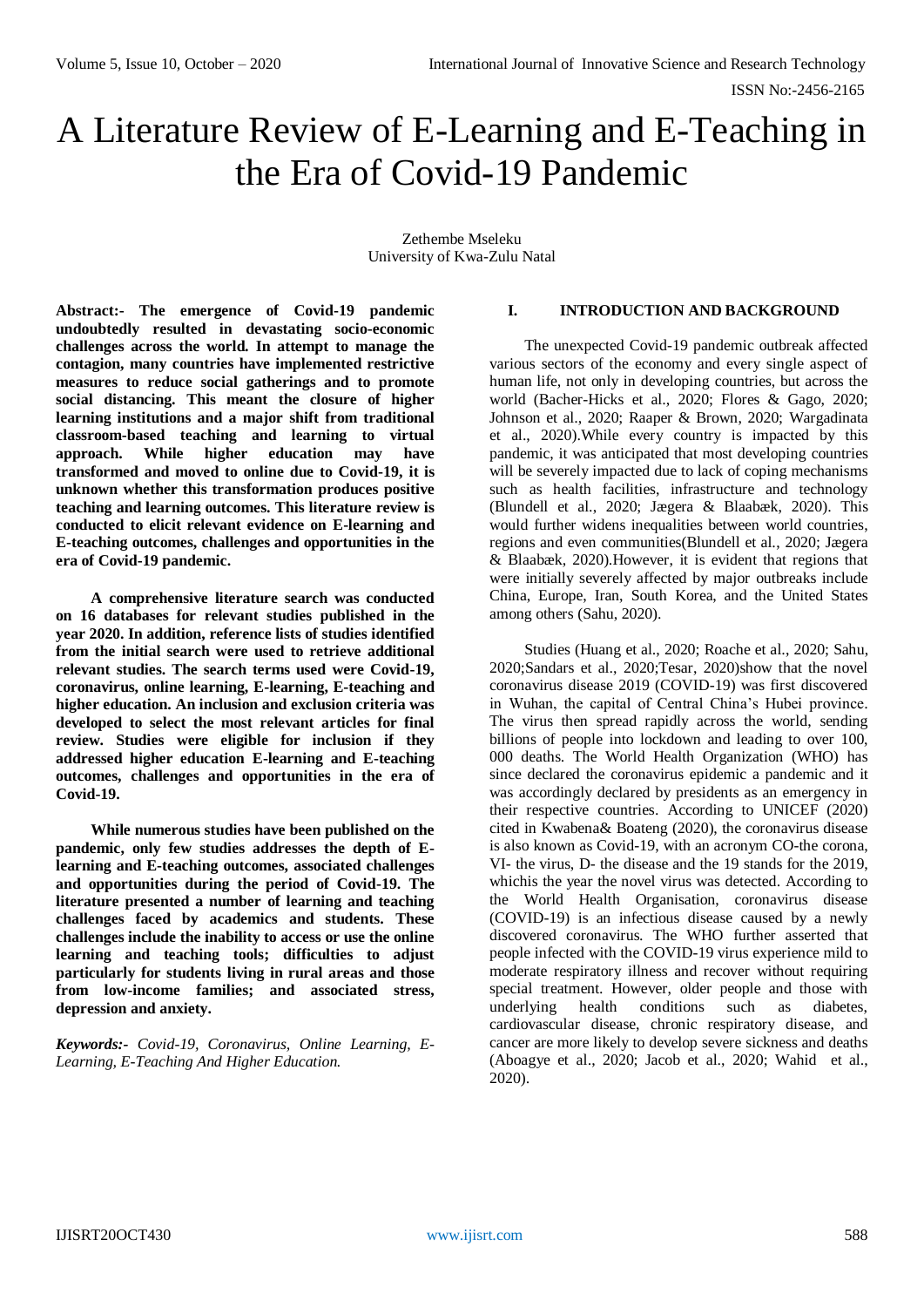To respond to Covid-19 and to manage its spread, the countries' authorities implemented the Covid-19 protocol or regulations. This includes the decision to implement restrictive measures to reduce social gatherings and to promote social distancing under national lockdown (Pham & Ho, 2020). In addition, most social and economic activities were closed including closure of gyms, museums, movie theatres, swimming pools, and places with large gatherings, inclusive of educational institutions, all this in attempt to fight this invisible enemy (Sahu, 2020).According to Liguori and Winkler (2020), the gradual outbreak of Covid-19 posed a major challenge to education landscape as education institutions, both primary, secondary and tertiary were forced to close down and to look for alternative teaching and learning approaches.

Correspondingly, higher education institutions worldwide have been pushed to experiment e-learning as the traditional class-based learning is impossible under Covid-19 regulations (Demuyakor, 2020; Ratten, 2020). It is therefore clear that Covid-19 has resulted in a major disruption in the education system, much of which is still being understood due to the severity of its effects (Bryson & Andres, 2020; Crawford et al., 2020). A number of affected stakeholders, including government authorities, academic staff, students, and parents are concerned if the shift from class-based learning to online learning will produce the desired results. While it was anticipated that the wider implementation of online learning will pose new challenges, possible innovation opportunities within higher education sector during these testing times should never be overlooked. There are so many questions that have been raised regarding the quality of online teaching and learning in the public domain. This current study draws from secondary data (existing literature) to consolidate evidence for online teaching and learning in the era of Covid-19. Its aim is to contribute to the understanding of online teaching and learning practices during lockdown, associated challenges and covid-19 induced opportunities. This article therefore covers the following themes: higher education institutions response to Covid-19 and lockdown; online versus offline learning; challenges for online teaching and learning; Covid-19 and academic outcomes; Covid-19 induced opportunities; and discussion, conclusion and recommendations.

#### **II. METHODOLOGY**

A comprehensive literature search was conducted on 16 databases (see figure 1) to identify relevant studies. The search was restricted (search filter) to identify only studies published in the year 2020. In addition, reference lists of studies identified from the initial search were used to retrieve additional relevant studies. The search terms used were Covid-19, coronavirus, online learning, E-learning, Eteaching and higher education. An inclusion and exclusion criteria was developed to select the most relevant articles for final review. Studies were eligible for inclusion if they addressed higher education E-learning and E-teaching during Covid-19, challenges and opportunities in the era of Covid-19. The [UKZN online library](https://library.ukzn.ac.za/databases-a-z/) was used to locate

relevant databases for the search and the databases identified are presented in figure 1 below.

| <b>Database</b>                                               | <b>Total</b><br>number<br>of<br>results | Peer<br>reviewed<br>papers | <b>Included</b><br>for<br>literature<br>review |
|---------------------------------------------------------------|-----------------------------------------|----------------------------|------------------------------------------------|
| Google Scholar                                                | 370                                     | 360                        | 22                                             |
| <b>EBSCOHost</b>                                              | 27                                      | 27                         | $\overline{7}$                                 |
| ScienceDirect                                                 | $\overline{22}$                         | 22                         | $\overline{9}$                                 |
| Web of Science                                                | 25                                      | 22                         | $\overline{3}$                                 |
| <b>J</b> stor                                                 | 34                                      | 29                         | $\overline{\mathbf{4}}$                        |
| Science online                                                | 6                                       | 6                          | $\boldsymbol{0}$                               |
| Sabinet                                                       | 205                                     | 195                        | 12                                             |
| Scopus                                                        | 32                                      | 29                         | $\overline{4}$                                 |
| Project MUSE                                                  | 12                                      | 12                         | $\mathbf{1}$                                   |
| Proquest                                                      | 21                                      | 19                         | $\overline{\mathbf{3}}$                        |
| Academic Search<br>Complete                                   | 57                                      | 52                         | 6                                              |
| <b>SAGE Journals</b>                                          | 94                                      | 84                         | 7                                              |
| Social Science<br><b>Research Network</b>                     | 20                                      | 18                         | $\overline{2}$                                 |
| Web of Science                                                | 11                                      | 11                         | $\overline{2}$                                 |
| Core Collection                                               |                                         |                            |                                                |
| SpringerLink                                                  | 8                                       | 8                          | 1                                              |
| Social Sciences                                               | 16                                      | 16                         | $\overline{2}$                                 |
| Citation Index (Web<br>of Science)                            |                                         |                            |                                                |
| <b>Total</b><br>$\mathbf{A}$ and $\mathbf{B}$<br>$\mathbf{r}$ | 960<br>$\mathbf{u}$                     | 910<br>.                   | 85<br>$\mathbf{L}$                             |

Fig 1: Preliminary literature search database results

A total number of 960 articles were collated from the first search, with google scholar generating the most articles followed by sabinet. Out of 960 articles, 910 (excludingnonscientific writings such as magazine articles, tradepublications etc.) were peer reviewed and only 85 articles were selected for the final review. Final selection for literature review was based on the abstract which should meet the following requirements: acceptable methodological standard, clear research objective relevant to the current study, published on accredited source (journal). Only articlesavailable in full text were included for the final review.

#### **III. RESULTS**

These results are based on the review outcome of the existing studies published in the area of online learning and teaching during the period of Covid-19. While most studies reviewed for this study addressed educational institutions' response to Covid-19 and challenges associated with online teaching and learning, few studies addressed opportunities emanating from the pandemic and academic outcomes. The results of this literature review are therefore grouped into the following themes: higher education institutions response to Covid-19 and lockdown; online versus offline learning; challenges for online teaching and learning; and Covid-19 induced opportunities.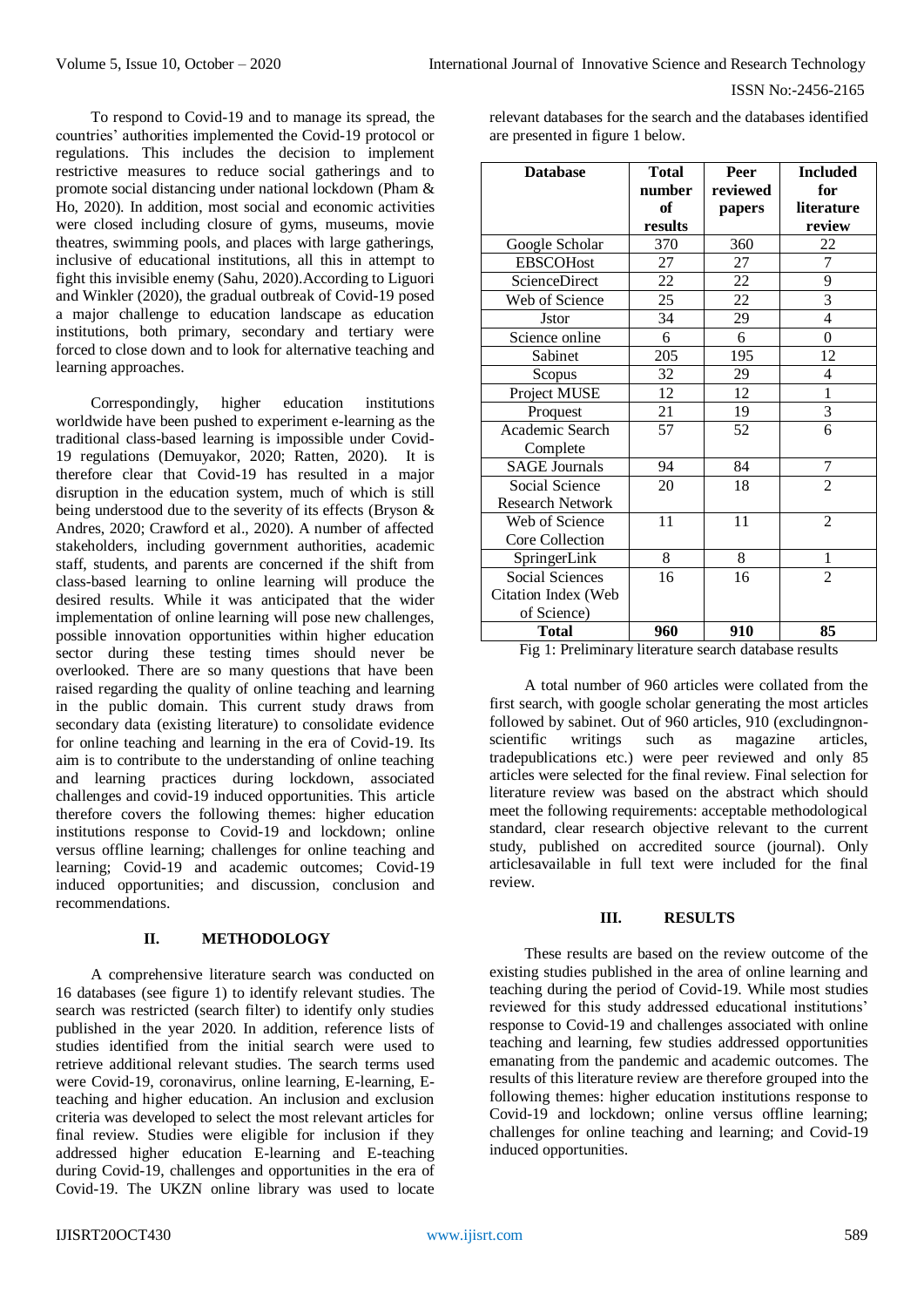#### *Higher education institutions response to Covid-19 and lockdown*

Most studies conducted on the impact of Covid-19 and national lockdown address how higher education institutions responded. The most common response from higher learning institutions was to shut down campuses and cancel all physical class meetings (Huang et al., 2020; Prokopenko & Berezhna, 2020; Ratten, 2020). Accordingly, these institutions either postponed or cancelled all campus events such as graduation ceremonies, workshops, conferences, sports (both intra and inter universities), and other activities (Liguori and Winkler, 2020; Sahu, 2020). University and college academics and support staff members were since mandated and encouraged to work from home and observe the Covid-19 protocols (Abidah 2020; Aucejo et al., 2020; Ratten, 2020). Some universities went to an extent of cleaning or disinfecting the university premises following the Covid-19 positive tests by some of their students and staff members in attempt to avoid further spread of Covid-19 (Crawford et al., 2020; Owusu-Fordjour et al., 2020).

In order to continue with teaching and learning during the Covid-19 induced difficult times, most institutions of higher learning introduced or developed their online learning platforms as an alternative to class-based teaching and learning (Chang & Fang, 2020; Daniel, 2020; Ferdig et al., 2020; Hodges et al., 2020; Marinoni et al., 2020; Raaper & Brown, 2020; Radha et al., 2020;Shahzad et al., 2020; Wotto, 2020; Zhu & Liu, 2020).For instance, New York University Shanghai announced that all classes would be taught online from 17 February, while Duke Kunshan University and Zhejiang University transitioned to online by 24 February. Many other universities, including Peking University and Tsinghua University reported a similar timeline for their transition to online delivery, with Shanghai Jiao Tong University reporting their first online class on 1 March (Leung & Sharma, 2020 cited in Crawford et al., 2020).However, in implementing online teaching and learning, most academic institutions experienced numerous challenges including connectivity issues, lack of resources, students' and academics' difficulties to adjust etc. These challenges are discussed in detail in subtopic *'challenges for online teaching and learning'* below.Based on these studies, it is evidenced that most universities across the world followed the same approach in responding to Covid-19 global crises.

# *Online versus offline*

Due to devastating Covid-19 outbreak and the implementation of national lockdown in many countries, teaching and learning across worlds' universities has consequently shifted from the normal traditional class-based to online. While the traditional approach has been preferred by most academics and students, adjusting to online learning posed a new challenge to academics and students. The central question that is of interest to many is whether online learning is better and effective than class-based learning. Few studies (Flores & Gago, 2020; Mariia, & Strzelecki, 2020;Wargadinata et al., 2020; Wendelboe et al., 2020; Zhang et al., 2020) attempted to address this puzzle.They show that the traditional face to face learning is still

preferred given the challenges associated with online learning. According to Dawadi et al. (2020), in low-income countries such as Nepal, online learning is likely to increase the already existing inequalities because there are big gaps among its citizenry in terms of their socio-economic and education/literacy background. In the advent of COVID-19, the digital divide and the uneven access to e-learning and eresources will increase the gaps even further by widening the inequalities between the advantaged and disadvantaged children (Dawadi et al., 2020).Wahid et al. (2020) further argued that online learning is particularly not suitable for students who study sciences especially in the fields of biology, chemistry, physics, and mathematics as conducting experimental learning is nearly impossible online. Likewise,Radha et al. (2020) discovered that despite the rising popularity of online learning, traditional classroom training is the majority of the students' choice. Unlike online learning, the classroom learning method is more real, and students have an opportunity to debate, deliberate, and discuss with their class teachers and friends (Radha et al., 2020).Therefore, while remote learning may sound as an alternative to face to face learning, it created a lot of challenges for students and academics.

# *Challenges for online teaching and learning*

A sudden implementation of online teaching and learning due Covid-19 and lockdown by many universities has proven to bring numerous challenges into higher education industry. Although there are remarkable successes especially for higher learning institutions who already had well established online teaching and learning systems, it has been recognised that the shift from class-based to online learning has not been smooth for most universities and colleges. The literature shows that, among others, academics' and students' difficulties to adjust; connectivity, network and internet issues; unconducive physical space and environment; mental health related issues; lack of basic needs; and lack of teaching and learning resources are the major challenges associated with the sudden change to online learning. These challenges are discussed below.

# *Academics' difficulties to adjust*

Academics play a critical role in their respective higher education institutions as facilitators of online learning. Due to a sudden COVID-19 outbreak and consequently, a sudden shift to online learning, ordinary academics did not have adequate time to adjust to the new teaching platforms (Burgess & Sievertsen, 2020; Chen et al., 2020; Wang et al., 2020). Further evidence shows that some academics lack sufficient knowledge of information technology, and their understanding of online teaching is relatively poor (Chen et al., 2020). As a result, these academics encounter challenges in facilitating the online learning. These challenges may include how to arrange online classes, how to carry out online teaching according to the plan, which online teaching platform to choose, and how to monitor the effect and quality of online teaching, which will lead to the decrease in user satisfaction (Chen et al., 2020; Goh & Sandars, 2020; Teras et al., 2020). The sudden transition to online teaching alsoraised serious concerns for academics regarding their capabilities to engage with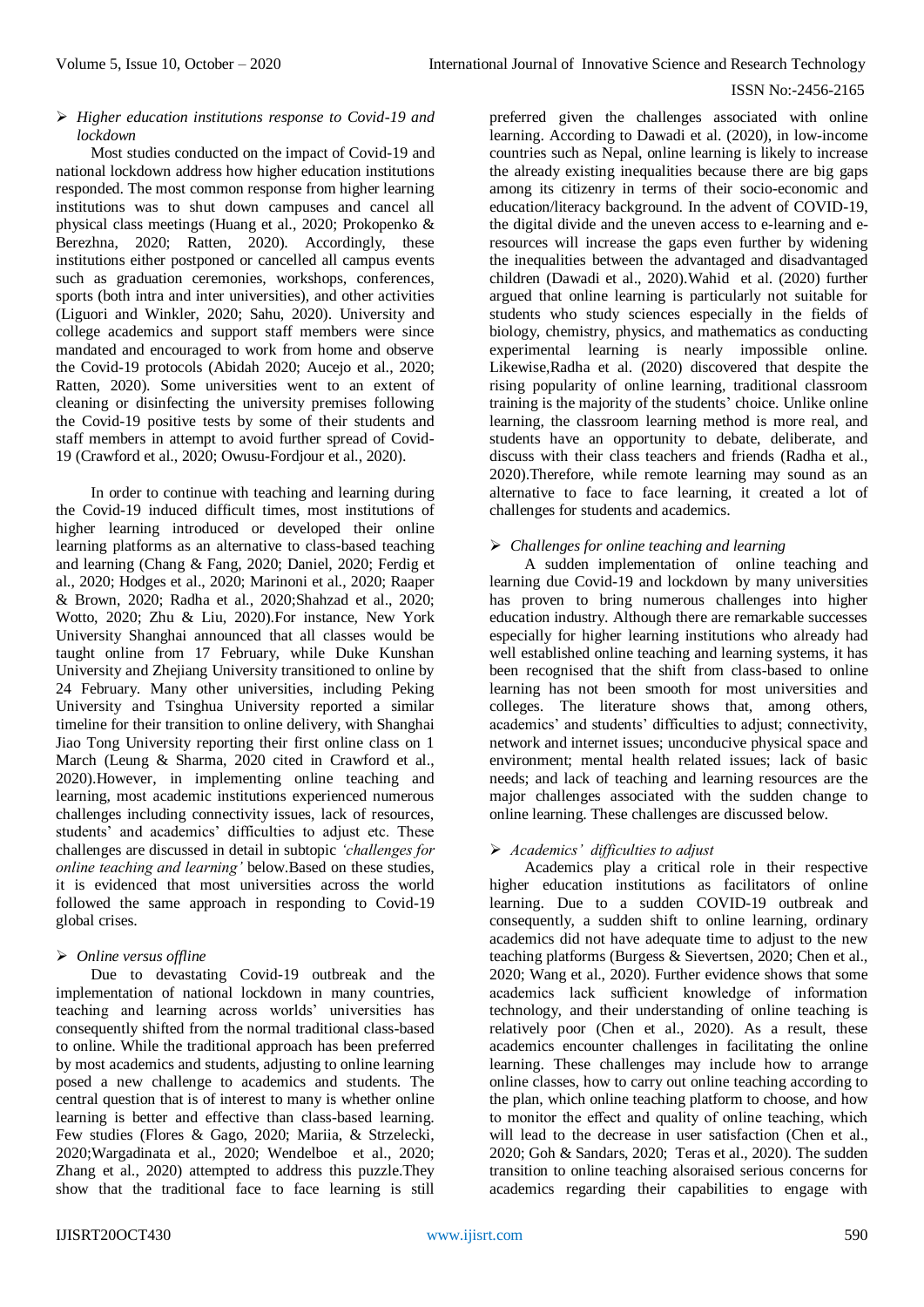students in an online platform while maintaining the same level of interaction as face-to-face formats (Jegede, 2020; Ratten, 2020). It is for this reason that Bryson & Andres (2020) argued that replicating the classroom experience in an online platform is impossible and could undermine the learning outcomes. Since training was not provided to academics due to sudden shift to online learning, they are probably not familiar to online tools which constrains teaching (Chang & Fang, 2020; Donitsa-Schmidt & Ramot, 2020).

Furthermore, delivering a lesson online may be hindered by problems such as system jams (Chen et al., 2020). Conducting assessments online has also been reported as a challenging task for academics and faculty staff members, particularly on how to avoid plagiarism during examination (Sahu, 2020). Also, teaching students often have problems such as lack of self-discipline and learning attitude, this is even more challenging for academics who themselves are not experienced in online teaching (Bao, 2020). These are some of the challenges that resulted to the Commission on Higher Education (CHED)'s decision to suspend the online form of instruction after three days following the students' and teachers' complains against the online mode of learning, suggesting that Philippines are not prepared to implement this online learning system (Toquero, 2020). It is therefore argued that effective online teaching and learning system requires proper planning and adequate investment (Demuyakor, 2020). Unfortunately, in cases of emergency events, such as the one of Covid-19 outbreak, proper planning and investment for online learning in advance is nearly impossible.

# *Students' difficulties to adjust*

Just like their teachers, students also had challenges in adjusting to online learning from traditional class-based learning. In the study of barriers to online learning in the time of Covid-19, Ronnie et al. (2020) discovered that students found it difficult to adjust to online learning styles, having to perform responsibilities at home, and due to poor communication between them and lectures. Students were generally not prepared for online learning. While it was found that social issues and lecturer issues affect students' intentions to study online, access to online learning platforms was a demonstrable major challenge to many students (Aboagye et al., 2020; Chung, 2020; Rapanta et al., 2020). In particular, technical issues may occur in the middle of online leaning, yet most students do not have access to technical support and advanced technologies that facilitate online learning (O'Keefe, 2020). Access to digital learning devices such as laptops and tablets and access to data for internet connection were found as barriers for online learning for some students (Adnan & Anwar 2020; Dhawan, 2020; Moawad 2020). Lack of access to online learning system is common among students from poor families living in underdeveloped communities. The study that was conducted in West Bengal, India shows that 30.6% students were studying through reading textbooks by own effort and not participated in e-learning mainly due to lack of access to online learning platforms (Kapasia et al., 2020). As also

understood by Dawadi et al. (2020), access to online learning for some students in these difficult times is a major problem for higher education sector as it increases the already existing inequalities among its citizens in terms of their socio-economic and education/literacy. While some students are dissatisfied with the existing online teaching platforms (Chen et al., 2020), some students had more serious challenges to overcome, such as those concerning access to online learning platforms (Ronnie et al., 2020).

### *Connectivity, network and internet issues*

Online teaching and learning requires fast and reliable internet connection. Therefore, the shift from traditional face to face learning to online learning meant that students and academics must stay connected to internet. However, under some circumstances, this maybe impossible, hence teaching and learning would be affected. Challenges with connectivity were highlighted as the leading factor undermining e-learning and e-teaching during lockdown as a result of Covid-19 pandemic outbreak (Aboagye et al., 2020; Bao, 2020; Berezhna et al., 2020; Dawadi, 2020; Jena, 2020). In the study of barriers to online learning, Ronnie et al. (2020) found the availability of fast and reliable internet connection as a major concern than either device ownership or technical aptitude. The critical challenge for reliable internet connection for online learning was also reported in the literature (Mamun et al., 2020; Naciri, 2020) as the main cause for non-participation in online learning by majority students. This drawback for online learning, according to Demuyakor (2020), was attributed to lack of internet data by Ghanaian international students in China. The unavailability of suitable hardware and software to access online learning was also identified as a barrier by some students (Crawford et al., 2020).

In attempt to ensure that all students have equal access to online learning, Student Representative Councils (SRCs) in various universities demanded the provision of digital learning devices (smartphones, tablets and laptops) and internet data to all students (Kwabena & Boateng, 2020). However, some students could not access online tools despite having digital learning devices and internet data because of poor network at home (Aboagye et al., 2020; Rose, 2020; Wargadinata et al., 2020). The poor network problem is particularly common in developing countries where ICT and telecommunications systems are not properly developed (Aboagye et al., 2020). Correspondingly, Chang and Fang (2020) discovered that 60% - 70% of teachers agree that "network speed and stability are poor", leading to challenges with accessing online learning tools. This literature evidence suggests that reliable network infrastructure, availability of internet data and availability of digital learning devices such as smart phones, tablets and laptops to students is important to ensure smooth online teaching and learning.

#### *Unconducive physical space and environment*

Lack of physical learning space and environment also presented itself as a challenge for some students learning online during lockdown. In most poor households, students do not have private room where they can peacefully study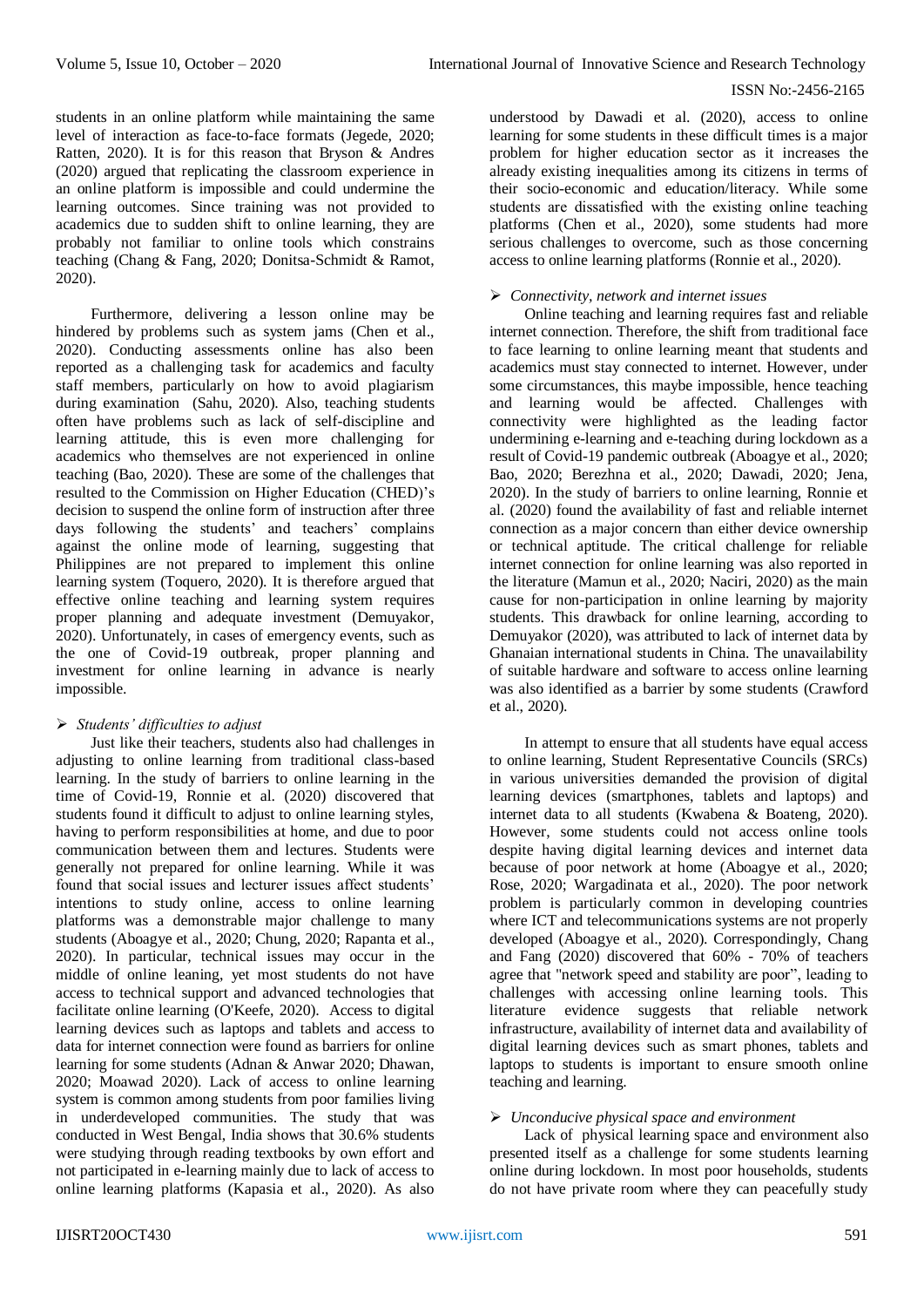without disturbance (Ronnie et al., 2020). Learning from home therefore becomes difficult for this disadvantaged group of students. The research conducted by Demuyakor (2020) shows that some students have to rush to the toilets to answer calls from their professors or to turn off video feeds because of noisy background. Similarly, Kapasia et al. (2020) found that, of 232 students, 103 (44.4%) had no separate reading room for the study. Without conducive learning environment, students are unable to concentrate on their schoolwork, and study productivity is reduced as a result (Chang & Fang, 2020).As argued by Daniel (2020), it is therefore necessary that institutions and educational systems considers concerns of students whose parents are unsupportive and whose home environments are not conducive to study.The shift to online education during Covid-19 overlooked this reality of unconducive learning environment which negatively affects the learning outcomes.

## *Mental health related issues*

The mental health issues associated Covid-19 and the sudden shift from class-based to online learning are also demonstrable in the literature. Such issues includes stress, anxiety and depression which occurs due to a sudden change in one's lifestyle and uncertainly about the future (Rajkumar, 2020;Ronnie et al., 2020; Rossi et al., 2020; Tandon, 2020; Xiong et al., 2020). Learning loss and dropout rates, other harder to quantify factors due to covid-19 cause social and emotional disruption for general public and worse for students (Dorn, 2020). In addition, students whose family income or livelihoods strategy was impacted by Covid-19 and its regulations were found likely to suffer from stress,anxiety and depression, which in turn affects motivation to engage in online learning (Cao et al., 2020; Husky et al., 2020; Son et al., 2020; Wu et al., 2020; Zolotov et al., 2020). While Covid-19 created fear and other mental health issues among Israeli university students, Zolotov et al. (2020) further discovered that students who are psychologically affected turned to substance use in order to cope. This coping mechanism during these difficult times has negative impact on learning. Among Chinese students, 24.9% have experienced anxiety because of this COVID-19 outbreak (Pragholapati, 2020). Anxiety was often associated with having a relative or acquaintance who is infected with COVID-19 (Pragholapati, 2020).

#### *Lack of basic needs*

Lack of access to basic needs such as food, shelter, clean water, electricity, health care and security has effect on student's ability to fully participate in online learning while at home (Ronnie et al., 2020). For example, food which is provided to residence students may not be available at home as funders may not have adequate time to prepare food vouchers for funded students (Sahu, 2020). Some students do not have proper shelter during the lockdown which affect their learning. This challenge is evidenced in Kapasia et al. (2020)'s study where it was discovered that students who were not living at their own home (staying in relative's home, rented house, and as a paying guest) were facing some difficulties related to financial (26.5%), food (51%), and health (22.5%). Although the impact of these

difficulties on students' learning is not measured in the existing literature, these factors undoubtedly affected the students' ability to learn online.

## *Lack of teaching and learning resources*

The unavailability of resources that facilitate online teaching and learning was a major concern to academics and students. According to Kerres (2020), some universities did not have properly running online communication tools; for example, a university has limited student access licenses to online library materials. Such issues would definitely affect the delivery of online learning material. Additionally, the lack of access to high-speed broadband or digital devices was also reported as undermining the online learning (Azorín, 2020). While academics may experience difficulties working from home due to inadequate infrastructure or resources to facilitate online teaching with immediate effect, the burden to parents has increased as they need to secure computers and IT equipment for their children to study at home (Garbe et al., 2020; Sahu, 2020). In deep rural areas where there is no electricity, students may find difficulties to stay connected due to lack of power to charge the online learning devices such as laptops (Atabhotor et al., 2020; Sarwar et al., 2020; Verawardina et al., 2020). Overall, not all higher learning institutions have the resources, both human and physical, to transition to online delivery (Crawford et al., 2020).

## *Covid-19 and academic outcomes*

There is limited research evidence on the impact of Covid-19 on students' academic performance. This is probably due to lack of data that measures academic outcomes during the Covid-19 period. However, it is expected that as academic results become available, more research will be conducted on this area.Gonzalez et al. (2020) studied the academic performance of students before and after the Covid-19 confinement. Their study results shows that students achieved significant improvements in their scores even in tests that were performed in the on-line format in previous years (Gonzalez et al., 2020). Moreover, this improvement is only significant when comparing data after the Covid-19 confinement (i.e. there are no significant differences in on-line tests that were performed before the confinement) (Gonzalez et al., 2020). Therefore, these findings reveal that the new assessment process cannot be the reason for the improvement in students' performance because the learners also achieved better scores when the format of the assessment did not change(Gonzalez et al., 2020). Although Gonzalez et al.' study did not find the effect of Covid-19 confinement on students' academic performance, it is expected the Covid-19 outbreak will not only cause poor performance among students, but it will also increase the dropout rate (Dorn et al., 2020).

#### *Covid-19 induced opportunities*

While Covid-19 has created a lot of problems for higher education sector, it has been recognised that this pandemic has, on a positive side created opportunities. Such opportunities involves new approaches and tools for learning online and capacity development. For instance, lockdown implemented as a result of Covid-19 pushed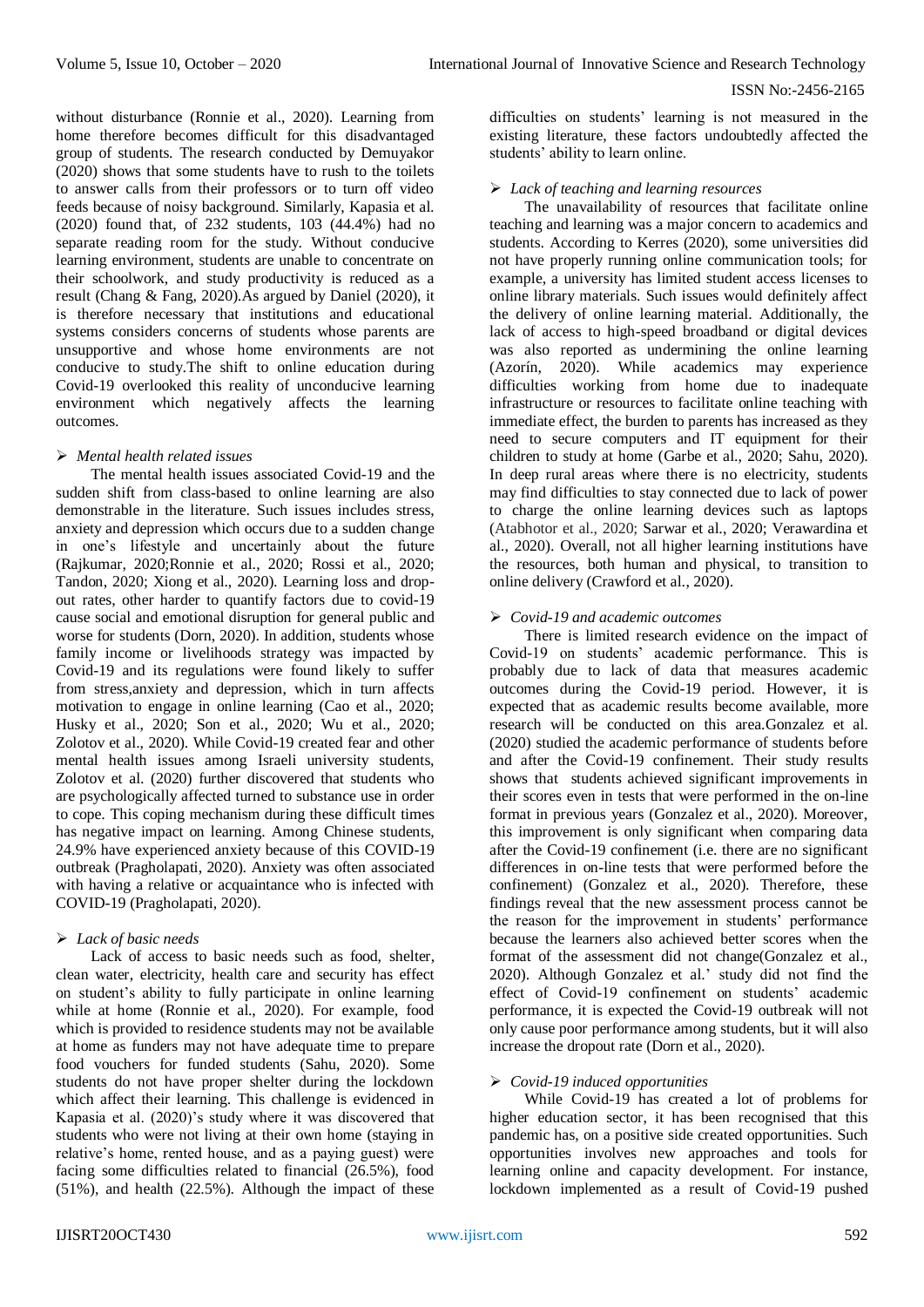universities which previously used traditional teaching methods to digital world (Ratten, 2020). This means, universities must develop innovate ways to deliver teaching without compromising quality (Ratten, 2020). Also, new challenges associated with online teaching and learning will create a space for innovative thinking and innovative solutions withing the sector (Bryson & Andres, 2020). It is also argued that due to online teaching and learning, both students and teaching staff will further develop their online communication and interpersonal skills through regular exposure to online platforms (Beech & Anseel, 2020). The Covid-19 outbreak also presented opportunities for new research in a new area, the more use of digital data collection methods and wider expose to virtual dissemination of research results. This provided researchers and academics with new experiences in digital world necessary for their capacity development (Gardner, 2020; Shahzad et al., 2020; Zhu & Liu 2020). Therefore, not all is bad about Covid-19, however, challenges and problems far exceed opportunities.

## **IV. DISCUSSION**

Drawing from the existing literature, this study consolidated evidence which contributes to the understanding of online learning and teaching, learning practices during lockdown, and associated challenges and opportunities.The previous studies, such as (Demuyakor, 2020; Ratten, 2020; Sahu, 2020; Sandars et al., 2020; Tesar, 2020) largely examined the impact of Covid-19 on the overall higher education sector. These studies further address the shift from class-based to online teaching and learning as a consequence of Covid-19 lockdown. Previous studies show that the emergency response to Covid-19 by many universities was mainly through closing all campuses(Huang et al., 2020) and postpone or cancel academic related activities (Liguori and Winkler, 2020); a decision which was followed by the implementation of remote learning (Chang & Fang 2020).

Only few studies compared offline and online learning (Dawadi et al., 2020; Flores & Gago, 2020; Mariia, & Strzelecki, 2020; Radha et al., 2020; Wargadinata et al., 2020; Wendelboe et al., 2020; Zhang et al., 2020). It is demonstrated in these studies that face to face teaching is preferable by academics and students. In this current study, academics' and students' preference of offline learning instead of online learning is attributed to various challenges associated with online learning. Kapasia et al. (2020) and other researchers identified unavailability of conducive learning environment as a challenge for students to effectively learn online during lockdown. The physical learning space at home or other settings may not provide the same level of comfort which most students get when they are in university residences. Mental health issues such as stress, anxiety and depression which occurs due to a sudden change in one's lifestyle and uncertainly about the future also affected students' ability to learn online (Rajkumar, 2020; Ronnie et al., 2020; Rossi et al., 2020; Tandon, 2020; Xiong et al., 2020). Lack of basic needs such as food, shelter, electricity at home constrained students' online learning. Inadequate resources to facilitate online learning was also reported as a challenge for many higher learning institutions.

In the previous studies, connectivity, network and internet issues were identified as major problem associated with online learning. For instance, in the study of barriers to online learning, Ronnie et al. (2020) found the unavailability of fast and reliable internet connection as a major concern than either device ownership or technical aptitude. Whereas, difficulties to adjust to online learning platforms are also reported in the exiting literature. Such difficulties were normally linked to lack of adequate knowledge to navigate the online learning platforms and the general lack of technological knowledge (O'Keefe, 2020; Ronnie et al., 2020). By critically analysing the existing literature, this current study deduced that first year students were likely to fail to adjust compared to returning students.It is knowledge and familiarly with online learning tools that differentiate these groups.

While previous research isolated challenges associated with online learning, this current study establish that students and academics were more likely to experience more than one challenge. For example, students who experienced connectivity issues were likely to lack basic needs, live in unconducive learning environment and consequently suffer mental health issues. This current study further suggest that these interrelated challenges were commonly experienced by students attending learning institutions in developing countries. There is limited research evidence on the impact of Covid-19 on students' academic performance which this current study attribute to lack of data that measures academic outcomes during the Covid-19 period. However, it is expected that as academic results become available, more research will be conducted on this area. Unlike most previous studies which only evidence challenges associated with Covid-19 lockdown, this current study consolidated evidence which suggest the Covid-19 induced opportunities. These opportunities include innovation and capacity development. Overall, this study revealed that both students and academics were not prepared for an online learning experience in thispandemic era.

### **V. CONCLUSION AND RECOMMENDATIONS FOR FURTHER RESEARCH**

In conclusion, the Covid-19 outbreak has introduced a lot of challenges for higher education institutions across the world. Lockdown and other Covid-19 regulations has forced a sudden shift from face to face learning to online learning in many academic institutions. While this shift was considered a possible solution to higher education crises in the era of Covid-19, it is shown in this study that this shift came with numerous challenges for students and academics. As discussed in this study, these challenges include; difficulties to adjust by lectures and students, connectivity issues, unconducive physical environment, mental health related issues, lack of basic needs, lack of teaching and learning resources. Despite these challenges, this study shows that there are Covid-19 induced opportunities such as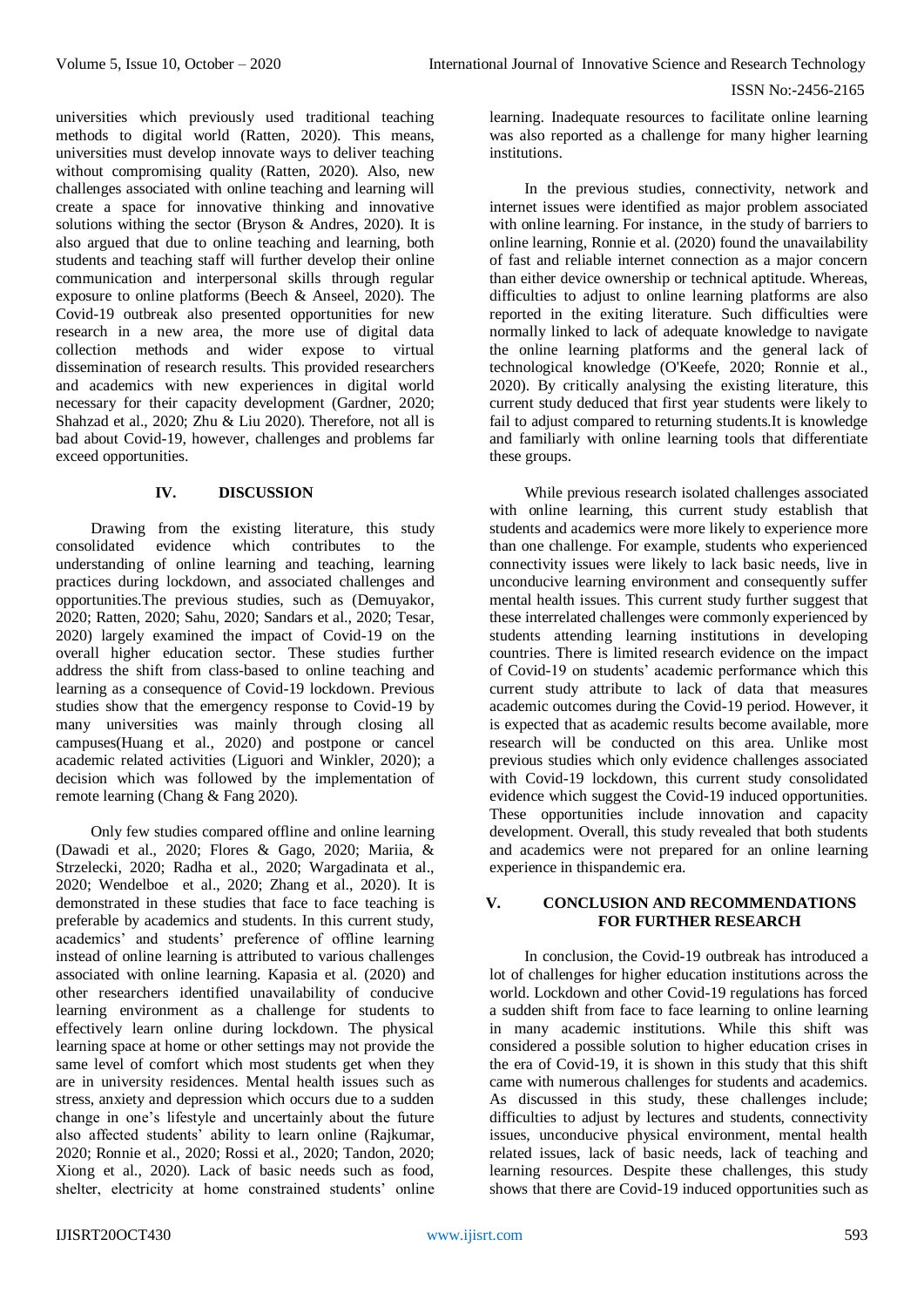innovation and capacity development. There is lack of scientific research evidence on the impact of Covid-19 on academic outcomes. It is therefore recommended that further research should be conducted to measure the impact (shortterm and long-term) of Covid-19 on academic outcomes.

#### **REFERENCES**

- [1]. Abidah, Azmil, Hasan Nuurul Hidaayatullaah, Roy Martin Simamora, Daliana Fehabutar, and Lely Mutakinati. "The Impact of Covid-19 to Indonesian Education and Its Relation to the Philosophy of "Merdeka Belajar"." *Studies in Philosophy of Science and Education* 1, no. 1 (2020): 38-49.
- [2]. Aboagye, Emmanuel, Joseph Anthony Yawson, and Kofi Nyantakyi Appiah. "COVID-19 and E-learning: The challenges of students in tertiary institutions." *Social Education Research* (2020): 1-8.
- [3]. Adnan, Muhammad, and Kainat Anwar. "Online Learning amid the COVID-19 Pandemic: Students' Perspectives." *Online Submission* 2, no. 1 (2020): 45- 51.
- [4]. Assunção Flores, Maria, and Marília Gago. "Teacher education in times of COVID-19 pandemic in Portugal: national, institutional and pedagogical responses." *Journal of Education for Teaching* (2020): 1-10.
- [5]. Assunção Flores, Maria, and Marília Gago. "Teacher education in times of COVID-19 pandemic in Portugal: national, institutional and pedagogical responses." *Journal of Education for Teaching* (2020): 1-10.
- [6]. Atabhotor, Ikpotokin Sunday, Ojutalayo Mobolanle Kofoworola, and SOwunmi Elizabeth Bolatito. "Challenges Of E-Learning Amid COVID-19 Lockdown in Federal Polytechnics, Nigeria."
- [7]. Aucejo, Esteban M., Jacob French, Maria Paola Ugalde Araya, and Basit Zafar. "The impact of COVID-19 on student experiences and expectations: Evidence from a survey." *Journal of Public Economics* 191 (2020): 104271.
- [8]. Azorín, Cecilia. "Beyond COVID-19 supernova. Is another education coming?." *Journal of Professional Capital and Community* (2020).
- [9]. Bacher-Hicks, Andrew, Joshua Goodman, and Christine Mulhern. *Inequality in household adaptation to schooling shocks: Covid-induced online learning engagement in real time*. No. w27555. National Bureau of Economic Research, 2020.
- [10]. Bao, Wei. "COVID‐19 and online teaching in higher education: A case study of Peking University." *Human Behavior and Emerging Technologies* 2, no. 2 (2020): 113-115.
- [11]. Baticulon, Ronnie E., Nicole Rose I. Alberto, Maria Beatriz C. Baron, Robert Earl C. Mabulay, Lloyd Gabriel T. Rizada, Jinno Jenkin Sy, Christl Jan S. Tiu, Charlie A. Clarion, and John Carlo B. Reyes. "Barriers to online learning in the time of COVID-19: A national survey of medical students in the Philippines." *medRxiv* (2020).
- [12]. Beech, Nic, and Frederik Anseel. "COVID-19 and Its Impact on Management Research and Education: Threats, Opportunities and a Manifesto." *British Journal of Management* 31, no. 3 (2020): 447-449.
- [13]. Berezhna, Svetlana, and Ivan Prokopenko. "Higher Education Institutions in Ukraine during the Coronavirus, or COVID-19, Outbreak: New Challenges vs New Opportunities." *Revista Romaneasca pentru Educatie Multidimensionala* 12, no. 1Sup2 (2020): 130-135.
- [14]. Blundell, Richard, Monica Costa Dias, Robert Joyce, and Xiaowei Xu. "COVID‐19 and Inequalities." *Fiscal Studies* 41, no. 2 (2020): 291-319.
- [15]. Bryson, John R., and Lauren Andres. "Covid-19 and rapid adoption and improvisation of online teaching: curating resources for extensive versus intensive online learning experiences." *Journal of Geography in Higher Education* (2020): 1-16.
- [16]. Burgess, Simon, and Hans Henrik Sievertsen. "Schools, skills, and learning: The impact of COVID-19 on education." *VoxEu. org* 1 (2020).
- [17]. Cao, Wenjun, Ziwei Fang, Guoqiang Hou, Mei Han, Xinrong Xu, Jiaxin Dong, and Jianzhong Zheng. "The psychological impact of the COVID-19 epidemic on college students in China." *Psychiatry research* (2020): 112934.
- [18]. Chang, Chiu-Lan, and Ming Fang. "E-Learning and Online Instructions of Higher Education during the 2019 Novel Coronavirus Diseases (COVID-19) Epidemic." In *Journal of Physics: Conference Series*, vol. 1574, no. 1, p. 012166. IOP Publishing, 2020.
- [19]. Chen, Tinggui, Lijuan Peng, Xiaohua Yin, Jingtao Rong, Jianjun Yang, and Guodong Cong. "Analysis of user satisfaction with online education platforms in China during the COVID-19 pandemic." In *Healthcare*, vol. 8, no. 3, p. 200. Multidisciplinary Digital Publishing Institute, 2020.
- [20]. Chung, Ellen, Geetha Subramaniam, and Laura Christ Dass. "Online Learning Readiness Among University Students in Malaysia Amidst Covid-19." *Asian Journal of University Education* 16, no. 2 (2020): 45- 58.
- [21]. Crawford, Joseph, Kerryn Butler-Henderson, Jürgen Rudolph, Bashar Malkawi, Matt Glowatz, Rob Burton, Paulo Magni, and Sophia Lam. "COVID-19: 20 countries' higher education intra-period digital pedagogy responses." *Journal of Applied Learning & Teaching* 3, no. 1 (2020): 1-20.
- [22]. Daniel, Sir John. "Education and the COVID-19 pandemic." *Prospects* (2020): 1-6.
- [23]. Dawadi, Saraswati, Ram Giri, and Padam Simkhada. "Impact of COVID-19 on the Education Sector in Nepal: Challenges and Coping Strategies." (2020).
- [24]. Demuyakor, John. "Coronavirus (COVID-19) and online learning in higher institutions of education: A survey of the perceptions of Ghanaian international students in China." *Online Journal of Communication and Media Technologies* 10, no. 3 (2020): e202018.
- [25]. Dhawan, Shivangi. "Online learning: A panacea in the time of COVID-19 crisis." *Journal of Educational Technology Systems* 49, no. 1 (2020): 5-22.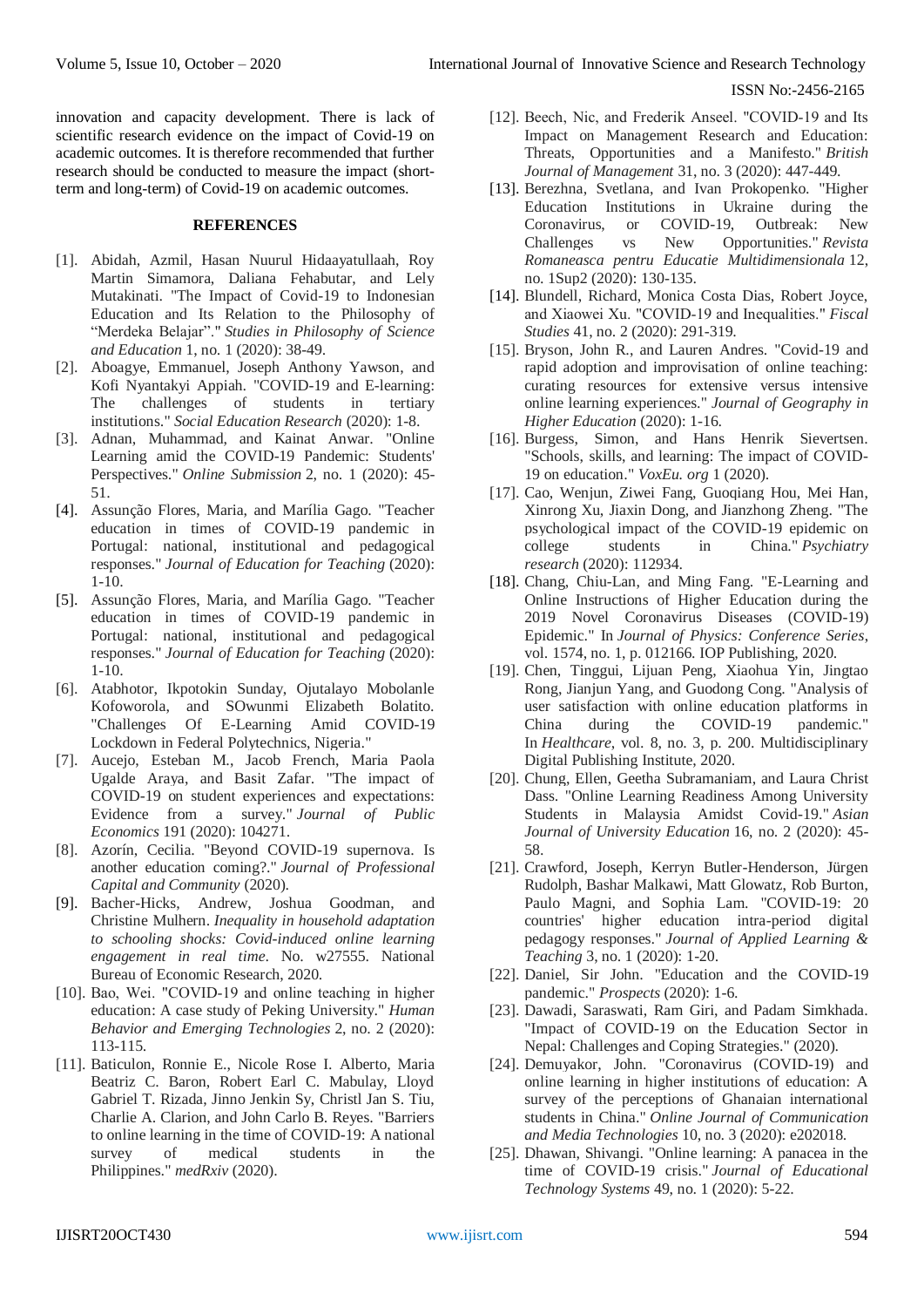- [26]. Donitsa-Schmidt, Smadar, and Rony Ramot. "Opportunities and challenges: teacher education in Israel in the Covid-19 pandemic." *Journal of Education for Teaching* (2020): 1-10.
- [27]. Dorn, Emma, Bryan Hancock, Jimmy Sarakatsannis, and Ellen Viruleg. "COVID-19 and student learning in the United States: The hurt could last a lifetime." *McKinsey & Company* (2020).
- [28]. Ferdig, Richard E., Emily Baumgartner, Richard Hartshorne, Regina Kaplan-Rakowski, and Chrystalla Mouza. "Teaching, technology, and teacher education during the covid-19 pandemic: Stories from the field." *Waynesville, NC, USA: Association for the Advancement of Computing in Education (AACE)* (2020).
- [29]. Garbe, Amber, Uzeyir Ogurlu, Nikki Logan, and Perry Cook. "Parents' Experiences with Remote Education during COVID-19 School Closures." *American Journal of Qualitative Research* 4, no. 3 (2020): 45-65.
- [30]. Gardner, Lee. "Covid-19 has forced higher ed to pivot to online learning. Here are 7 takeaways so far." *The Chronicle of Higher Education* 20 (2020).
- [31]. Goh, Poh-Sun, and John Sandars. "Rethinking scholarship in medical education during the era of the COVID-19 pandemic." *MedEdPublish* 9 (2020).
- [32]. Gonzalez, Teresa, M. A. de la Rubia, Kajetan Piotr Hincz, M. Comas-Lopez, Laia Subirats, Santi Fort, and G. M. Sacha. "Influence of COVID-19 confinement on students' performance in higher education." *PloS one* 15, no. 10 (2020): e0239490.
- [33]. Hodges, Charles, Stephanie Moore, Barb Lockee, Torrey Trust, and Aaron Bond. "The difference between emergency remote teaching and online learning." *Educause Review* 27 (2020).
- [34]. Huang, R. H., D. J. Liu, A. Tlili, J. F. Yang, and H. H. Wang. "Handbook on facilitating flexible learning during educational disruption: The Chinese experience in maintaining undisrupted learning in COVID-19 Outbreak." *Beijing: Smart Learning Institute of Beijing Normal University* (2020).
- [35]. Huang, Ronghuai, Ahmed Tlili, Ting-Wen Chang, Xiangling Zhang, Fabio Nascimbeni, and Daniel Burgos. "Disrupted classes, undisrupted learning during COVID-19 outbreak in China: application of open educational practices and resources." *Smart Learning Environments* 7, no. 1 (2020): 1-15.
- [36]. Husky, Mathilde M., Viviane Kovess-Masfety, and Joel D. Swendsen. "Stress and anxiety among university students in France during Covid-19 mandatory confinement." *Comprehensive Psychiatry* 102 (2020): 152191.
- [37]. Jacob, Ogunode Niyi, I. Abigeal, and A. E. Lydia. "Impact of COVID-19 on the higher institutions development in Nigeria." *Electronic Research Journal of Social Sciences and Humanities* 2, no. 2 (2020): 126-135.
- [38]. Jæger, Mads Meier, and Ea Hoppe Blaabæk. "Inequality in learning opportunities during Covid-19: Evidence from library takeout." *Research in Social Stratification and Mobility* 68 (2020): 100524.
- [39]. Jegede, Deborah. "Perception of Undergraduate Students on the Impact of COVID-19 Pandemic on Higher Institutions Development in Federal Capital Territory Abuja, Nigeria."
- [40]. Jena, Pravat Kumar. "Impact of pandemic COVID-19 on education in India." (2020).
- [41]. Johnson, Nicole, George Veletsianos, and Jeff Seaman. "US Faculty and Administrators' Experiences and Approaches in the Early Weeks of the COVID-19 Pandemic." *Online Learning* 24, no. 2 (2020): 6-21.
- [42]. Kapasia, Nanigopal, Pintu Paul, Avijit Roy, Jay Saha, Ankita Zaveri, Rahul Mallick, Bikash Barman, Prabir Das, and Pradip Chouhan. "Impact of lockdown on learning status of undergraduate and postgraduate students during COVID-19 pandemic in West Bengal, India." *Children and Youth Services Review* 116 (2020): 105194.
- [43]. Kerres, Michael. "Against all odds: Education in Germany coping with Covid-19." Postdigital Science and Education (2020): 1-5.
- [44]. Liguori, Eric, and Christoph Winkler. "From Offline to Online: Challenges and Opportunities for Entrepreneurship Education Following the COVID-19 Pandemic." (2020): 2515127420916738.
- [45]. Mamun, Mohammed A., Rubaiya Matin Chandrima, and Mark D. Griffiths. "Mother and son suicide pact due to COVID-19-related online learning issues in Bangladesh: An unusual case report." *International Journal of Mental Health and Addiction* (2020): 1-4.
- [46]. Marinoni, Giorgio, Hilligje van't Land, and Trine Jensen. "The impact of Covid-19 on higher education around the world." *IAU Global Survey Report* (2020).
- [47]. Moawad, Ruba Abdelmatloub. "Online Learning during the COVID-19 Pandemic and Academic Stress in University Students." *Revista Românească pentru Educaţie Multidimensională* 12, no. 1 Sup2 (2020): 100-107.
- [48]. Naciri, Aziz, Mohamed Amine Baba, Abderrahmane Achbani, and Ahmed Kharbach. "Mobile learning in Higher education: Unavoidable alternative during COVID-19." *Aquademia* 4, no. 1 (2020): ep20016.
- [49]. Nantwi, William Kwabena, and Barfo Boateng. "COVID-19 AND EDUCATION IN GHANA: A TALE OF CHAOS AND CALM." *African Journal of Emerging Issues* 2, no. 5 (2020): 41-52.
- [50]. O'Keefe, L., J. Rafferty, A. Gunder, and K. Vignare. "Delivering High-Quality Instruction Online in Response to COVID-19: Faculty Playbook." *Online Learning Consortium* (2020).
- [51]. Owusu-Fordjour, C., C. K. Koomson, and D. Hanson. "The impact of Covid-19 on learning-the perspective of the Ghanaian student." *European Journal of Education Studies* (2020).
- [52]. Pham, Hiep-Hung, and Tien-Thi-Hanh Ho. "Toward a 'new normal'with e-learning in Vietnamese higher education during the post COVID-19 pandemic." *Higher Education Research & Development* (2020): 1-5.
- [53]. Pragholapati, Andria. "COVID-19 IMPACT ON STUDENTS." (2020).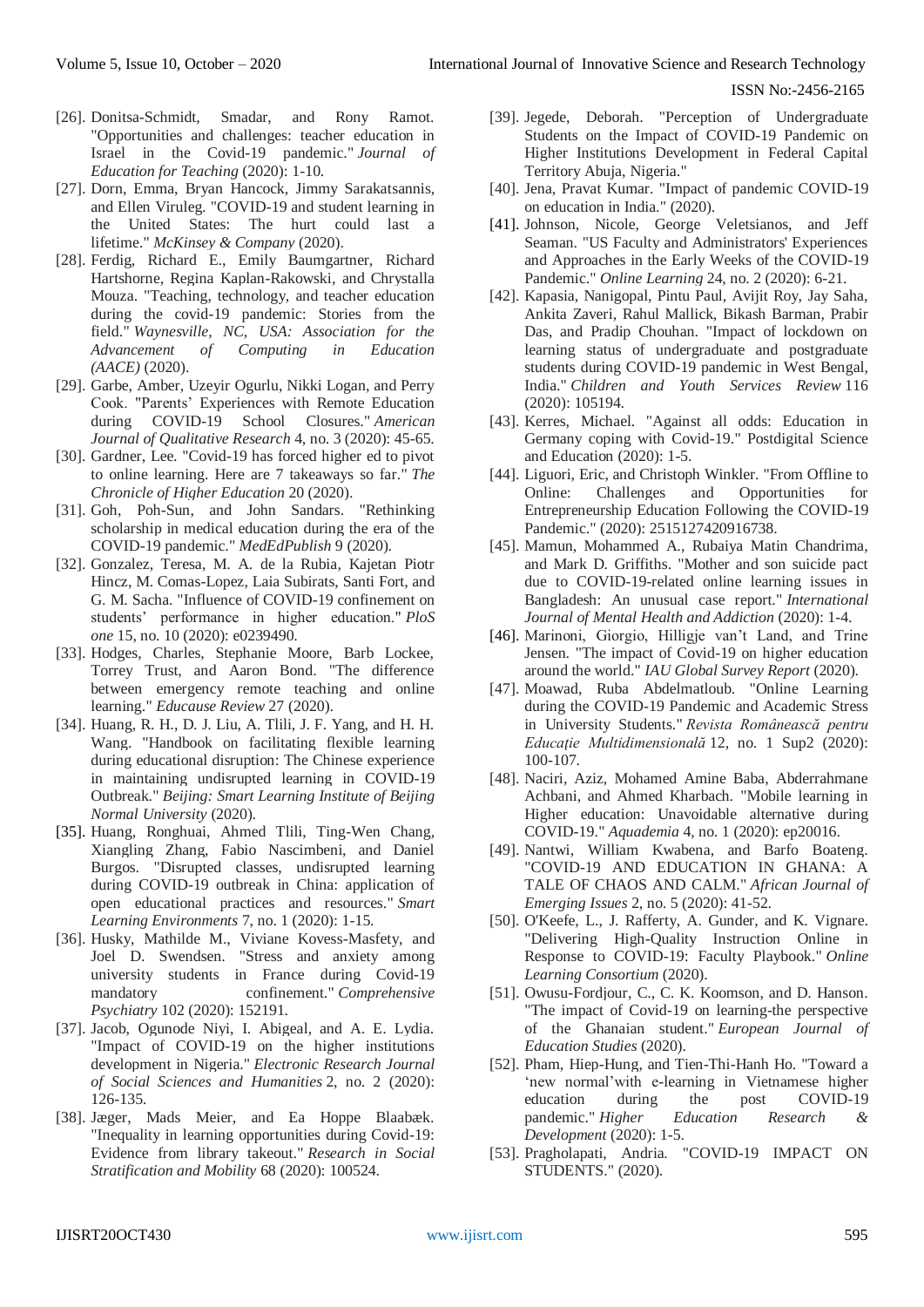- [54]. Prokopenko, Ivan, and Svitlana Berezhna. "Higher Education Institutions in Ukraine during the Coronavirus, or COVID-19, Outbreak: New Challenges vs New Opportunities." (2020).
- [55]. Raaper, Rille, and Chris Brown. "The Covid-19 pandemic and the dissolution of the university campus: Implications for student support practice." *Journal of Professional Capital and Community* (2020).
- [56]. Radha, R., K. Mahalakshmi, V. Sathis Kumar, and A. R. Saravanakumar. "E-learning during lockdown of Covid-19 pandemic: a global perspective." *International journal of control and automation* 13, no. 4 (2020): 1088-1099.
- [57]. Rajkumar, Ravi Philip. "COVID-19 and mental health: A review of the existing literature." *Asian journal of psychiatry* (2020): 102066.
- [58]. Rapanta, Chrysi, Luca Botturi, Peter Goodyear, Lourdes Guàrdia, and Marguerite Koole. "Online university teaching during and after the Covid-19 crisis: Refocusing teacher presence and learning activity." *Postdigital Science and Education* (2020): 1- 23.
- [59]. Ratten, Vanessa. "Coronavirus (Covid-19) and the entrepreneurship education community." *Journal of Enterprising Communities: People and Places in the Global Economy* (2020).
- [60]. Rizun, Mariia, and Artur Strzelecki. "Students' Acceptance of the COVID-19 Impact on Shifting Higher Education to Distance Learning in Poland." *International Journal of Environmental Research and Public Health* 17, no. 18 (2020): 6468.
- [61]. Roache, Darcia, Dina Rowe-Holder, and Richard Muschette. "Transitioning to Online Distance Learning in the COVID-19 Era: A Call for Skilled Leadership in Higher Education Institutions (HEIs)." *CCEAM* (2020): 103
- [62]. Rose, Suzanne. "Medical student education in the time of COVID-19." *Jama* (2020).
- [63]. Rossi, Rodolfo, Valentina Socci, Dalila Talevi, Sonia Mensi, Cinzia Niolu, Francesca Pacitti, Antinisca Di Marco, Alessandro Rossi, Alberto Siracusano, and Giorgio Di Lorenzo. "COVID-19 pandemic and lockdown measures impact on mental health among the general population in Italy." *Frontiers in Psychiatry* 11 (2020): 790.
- [64]. Sahu, Pradeep. "Closure of universities due to Coronavirus Disease 2019 (COVID-19): impact on education and mental health of students and academic staff." *Cureus* 12, no. 4 (2020).
- [65]. Sandars, John, Raquel Correia, Mary Dankbaar, Peter de Jong, Poh-Sun Goh, Inga Hege, Ken Masters et al. "Twelve tips for rapidly migrating to online learning during the COVID-19 pandemic." *MedEdPublish* (2020): 3068.
- [66]. Sarwar, Huma, Hira Akhtar, Meshal Muhammad Naeem, Javeria Ali Khan, Khadija Waraich, Sumaiya Shabbir, Arshad Hasan, and Zohaib Khurshid. "Self-Reported Effectiveness of e-Learning Classes during COVID-19 Pandemic: A Nation-Wide Survey of Pakistani Undergraduate Dentistry Students." *European Journal of Dentistry* (2020).
- [67]. Shahzad, Arfan, Rohail Hassan, Adejare Yusuff Aremu, Arsalan Hussain, and Rab Nawaz Lodhi. "Effects of COVID-19 in E-learning on higher education institution students: the group comparison between male and female." *Quality & Quantity* (2020): 1-22.
- [68]. Son, Changwon, Sudeep Hegde, Alec Smith, Xiaomei Wang, and Farzan Sasangohar. "Effects of COVID-19 on College Students' Mental Health in the United States: Interview Survey Study." *Journal of medical internet research* 22, no. 9 (2020): e21279.
- [69]. Tandon, Rajiv. "COVID-19 and mental health: preserving humanity, maintaining sanity, and promoting health." *Asian journal of psychiatry* (2020).
- [70]. Teräs, Marko, Juha Suoranta, Hanna Teräs, and Mark Curcher. "Post-Covid-19 education and education technology 'solutionism': A seller's market." *Postdigital Science and Education* (2020): 1- 16.
- [71]. Tesar, Marek. "Towards a post-Covid-19 'new normality?': Physical and social distancing, the move to online and higher education." (2020): 556-559.
- [72]. Toquero, Cathy Mae. "Challenges and Opportunities for Higher Education Amid the COVID-19 Pandemic: The Philippine Context." *Pedagogical Research* 5, no. 4 (2020).
- [73]. Verawardina, Unung, Lise Asnur, Arina Luthfini Lubis, Yeka Hendriyani, Dochi Ramadhani, Ika Parma Dewi, Resmi Darni, Tigus Juni Betri, Wilda Susanti, and Titi Sriwahyuni. "Reviewing Online Learning Facing the Covid-19 Outbreak." *Talent Development & Excellence* 12 (2020).
- [74]. Wahid, Ridzal, Florence Pribadi, and Berlian Ester Wakas. "Digital Activism: Covid-19 Effects in Campus Learning." *Budapest International Research and Critics in Linguistics and Education (BirLE) Journal* 3, no. 3 (2020): 1336-1342.
- [75]. Wang, Chuanyi, Zhe Cheng, Xiao-Guang Yue, and Michael McAleer. "Risk management of COVID-19 by universities in China." (2020): 36.
- [76]. Wargadinata, W., Maimunah, I., Eva, D., & Rofiq, Z. (2020). Student's responses on learning in the early COVID-19 pandemic. *Tadris: Journal of Education and Teacher Training*, *5*(1), 141-153.
- [77]. Wargadinata, Wildana, Iffat Maimunah, Eva Dewi, and Zainur Rofiq. "Student's Responses on Learning in the Early COVID-19 Pandemic." *Tadris: Jurnal Keguruan dan Ilmu Tarbiyah* 5, no. 1 (2020): 141-153.
- [78]. Wargadinata, Wildana, Iffat Maimunah, Suci Ramadhanti Febriani, and Luluk Humaira. "Mediated Arabic Language Learning for Higher Education in COVID-19 Situation." *Izdihar: Journal of Arabic Language Teaching, Linguistics, and Literature* 3, no. 1 (2020): 59-78.
- [79]. Wendelboe, Aaron M., J. D. Amanda Miller, Douglas Drevets, Linda Salinas, E. J. Miller, Dalton Jackson, Ann Chou, J. D. Jill Raines, and Public Health Working Group. "Tabletop exercise to prepare institutions of higher education for an outbreak of COVID-19." *Journal of Emergency Management* 18, no. 2 (2020): 1-20.